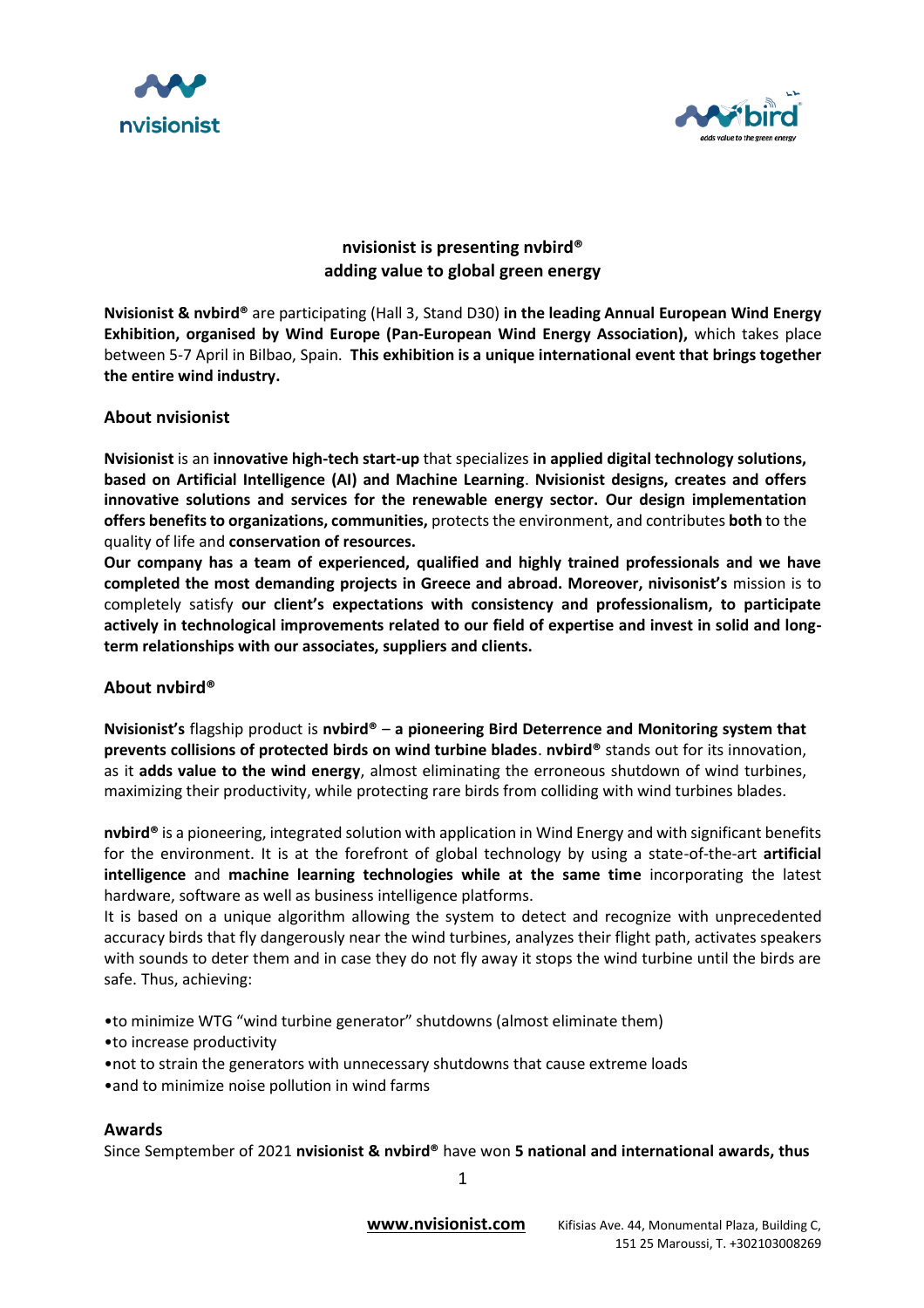



**being** among the most internationally recognized innovative startups & solutions in the wind energy sector:





1. **Global. ICT Award Winner** at the (World Information Technology and Services Alliance) [WITSA 2021 Global ICT Excellence Awards](https://witsa.org/global-ict-excellence-awards-2021-2/) in the category «Emerging Digital Solutions Award (Private Sector)».

2. **[Bite Awards](https://www.businessitawards.gr/) first Platinum** overall award with the highest score in the entire event, a **Gold Award for the Energy category and another Gold Award at the Artificial Intelligence A.I. category**

3. **Hifa21 4th Hellenic innovation forum & awards with the HI Award for Business Model** - <100 employees **[\(Innovative Business Model Award](https://ethosevents.eu/event/hellenic-innovation-forum-amp-awards-2021/)**)

4. **Winner of the** "Sustainable Innovative & Responsible Enterpreneurship", "Innovation and New Products" **award of the Athens Chamber of Tradesmen"** in the presence of the President of the Hellenic Republic Mrs Sakellaropoulou**.**

5. **[Wind Europe Technology Workshop 2021](https://www.youtube.com/watch?v=Eaga1EQ9zds)** one of the most important technological solutions among 109

#### For more information about **nvbird®️,** visit [www.nvisionist.com](https://nvisionist.com/)



*Photo1, 2 : AI technology is continuously expanding, and more and more applications are based on it. Bird detection & monitoring systems are big data applications that communicate directly with the operating systems of the wind turbines. Access to all this data is crucial for the producers and environmental authorities*.